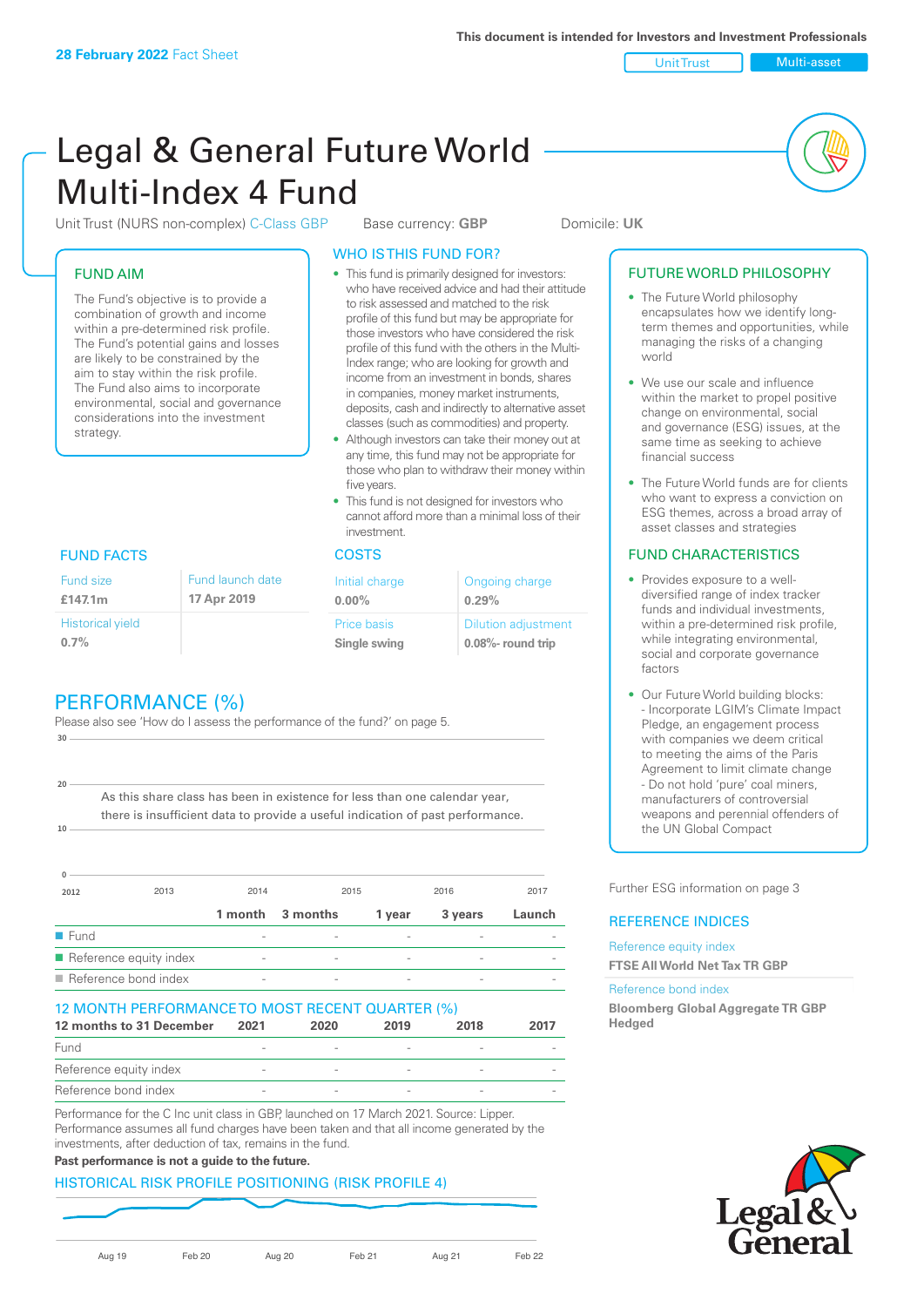Unit Trust (NURS non-complex) C-Class GBP

# PORTFOLIO BREAKDOWN

All data source LGIM unless otherwise stated. Totals may not sum due to rounding.





# FUND MANAGERS

The fund managers have responsibility for managing the multi-index fund range. They are part of the Multi-Asset Funds (MAF) team in LGIM. This team focuses on designing and managing multi-asset funds that are tailored to match the specific objectives of various client types. The team sits within a wider Asset Allocation team which combines both depth of experience with a broad range of expertise from different fields, including fund management, investment consulting and risk management roles.

\*these holdings include allocations to quasi-sovereign bonds.

# TOP 10 HOLDINGS (%)

| L&G FW ESG Developed Equity Index Fund                    |     |  |
|-----------------------------------------------------------|-----|--|
| Cash                                                      | 9.8 |  |
| L&G FW ESG UK Equity Index Fund                           | 9.5 |  |
| L&G UK ESG Corporate Bonds ETF                            | 7.0 |  |
| L&G Future World Global Credit Fund                       | 5.0 |  |
| L&G ESG Emerging Markets Government Bond (USD) Index Fund | 4.5 |  |
| L&G Global Inflation Linked Bond Index Fund               |     |  |
| L&G All Stocks Gilt Index Trust                           | 4.0 |  |
| L&G Future World ESG Japan Index Fund                     | 3.8 |  |
| L&G ESG GBP Corporate Bond 0-5Y ETF                       | 3.0 |  |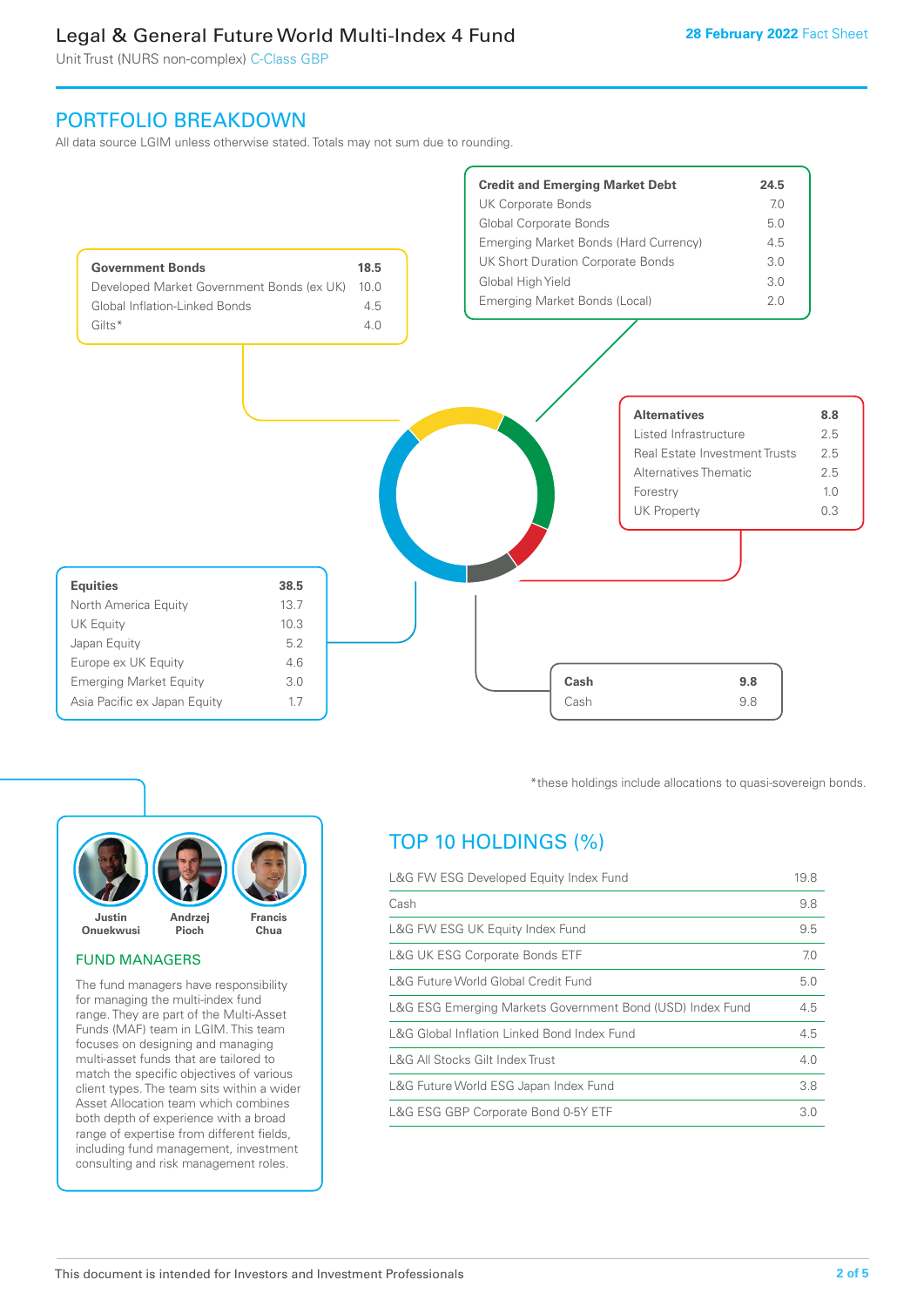Unit Trust (NURS non-complex) C-Class GBP

**58**

ESG score of comparator

# ESG COMMITMENT

From diesel emissions to oil spills, there have been many tangible examples in recent years of how failures in the way companies are run can have a harmful impact on the environment, society and investor returns. We believe responsible investing can mitigate the risk of such outcomes and has the potential to improve returns through the integration of environmental, social and governance (ESG) considerations, active ownership and longterm thematic analysis.

# ESG SCORE

We score companies based on environmental, social and governance factors. The ESG Score is aligned to our engagement and voting activities. As a result, this portfolio has an aggregate ESG Score of **63** versus a mainstream comparator of **58**.

ESG scores and carbon metrics are calculated for the portion of the portfolio that invests in LGIM's Future World funds.



# ENVIRONMENTAL PERFORMANCE

**/100 /100**

Carbon dioxide (CO2) is the most significant contributor to greenhouse gas emissions which are driving climate change. Compared to the unadjusted comparator, the fund will have a different exposure to current and future sources of carbon dioxide emissions.



**63**

ESG score of fund

# CARBON RESERVES INTENSITY

Carbon reserves are fossil fuels (coal, oil and gas) which, if burnt, will become the carbon emissions of the future. To meet global climate change targets, the unabated use of fossil fuels is expected to decline over time.

The figures below are a measure of the size of carbon reserves held by the fund's underlying companies.

**79%** Lower carbon reserves intensity than the unadjusted comparator



Tonnes of CO<sub>2</sub>e<sup>i</sup> per \$1 million **of enterprise value including cash (EVIC)**

The fund has 79% lower carbon reserves intensity<sup>ii</sup> compared to the unadjusted comparator.

The difference in carbon reserves intensity means that for every \$1 million invested in the fund, the exposure to carbon reserves through the underlying companies is reduced by an amount equivalent to **1586 tonnes of CO<sub>2</sub>e** compared to having invested in the unadjusted comparator.



**58%** Lower carbon footprint

than the unadjusted comparator

# CARBON FOOTPRINT

Following the global Paris Agreement on climate change, companies in all sectors are expected to reduce their emissions to prepare and adapt for a low-carbon economy.



**Tonnes of CO2 e per \$1 million of EVIC**

The fund has **58%** lower carbon footprint compared to the unadjusted comparator. Carbon footprint describes the relationship between the carbon emissions of a company and its EVIC<sup>ii</sup>.

The difference in carbon footprint means that the fund has selected companies where, for the same level of EVIC, the associated emissions<sup>iv</sup> are lower by 33 tonnes of CO<sub>2</sub>e compared to the unadjusted comparator<sup>v</sup>.



For further information please go to www.lgim.com/esginfo Ø

**The comparator for this fund is a bespoke asset-weighted blend\* of Solactive market-capitalisation indices in equities and credit. \*The blend will evolve over time in line with the actual asset allocation of the multi-asset fund.**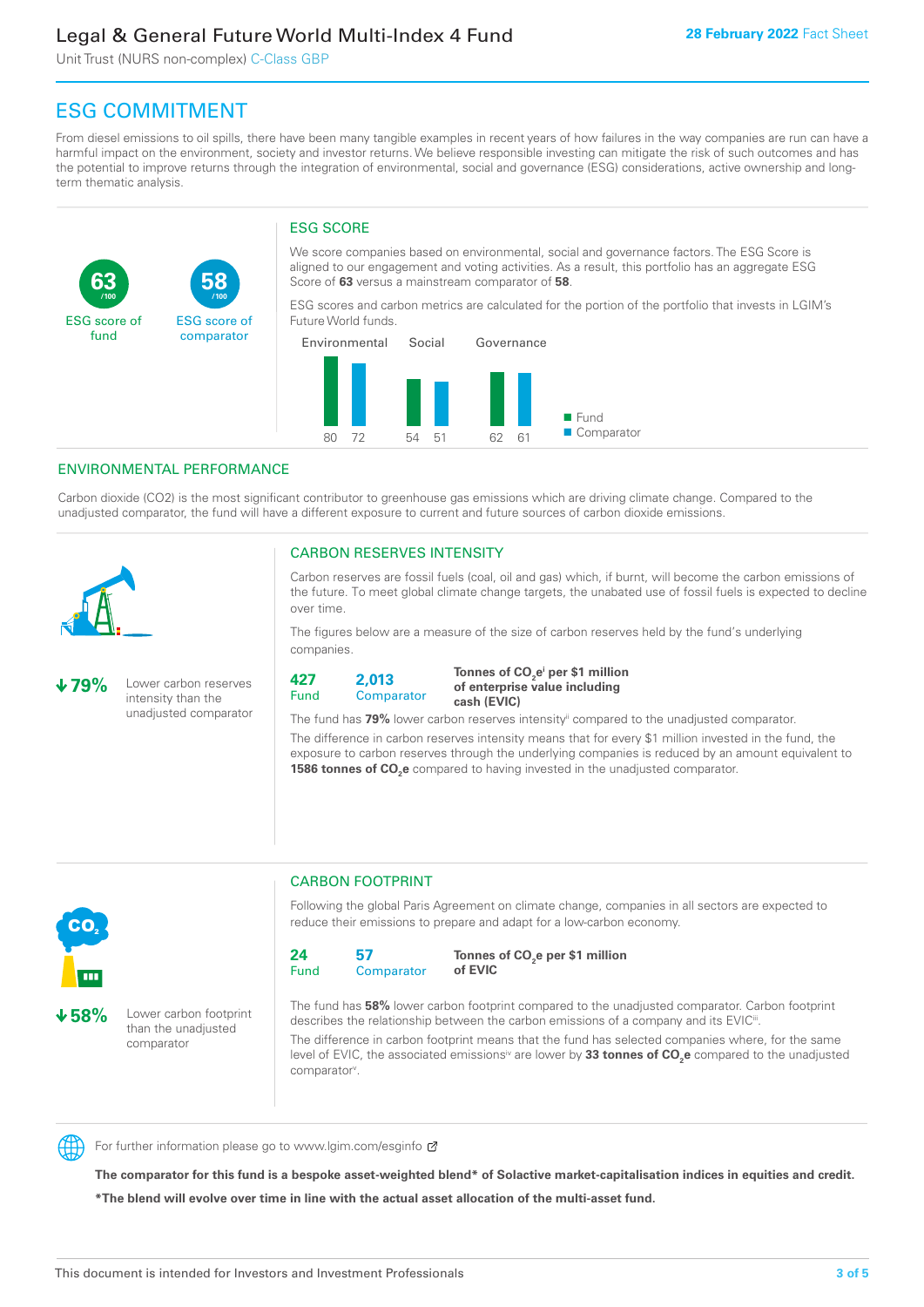Unit Trust (NURS non-complex) C-Class GBP

# **NOTES**

 $^\mathrm{i}$  Carbon dioxide equivalent (CO<sub>2</sub>e) is a standard unit to compare the emissions of different greenhouse gases.

ii This metric looks at the embedded carbon in the fossil fuel reserves owned by a company, divided by a company's enterprise value (including cash), to adjust for company size. This represents a carbon reserves intensity score for a company.

iii The choice of this metric follows best practice recommendations from the **Task Force on Climate-related Financial Disclosures.**

iv Data on carbon emissions from a company's operations and purchased energy is used.

v This measure is the result of differences in the weights of companies between the index or the fund and the comparator, and does not depend on the amount invested in the fund. It describes the relative 'carbon efficiency' of different companies in the comparator (i.e. how much carbon was emitted per unit of sales) or in the fund, not the contribution of an individual investor in financing carbon emissions.

#### **Third Party Disclaimers and Information**

Unless otherwise indicated all data contained in this factsheet is sourced from Legal & General Investment Management Limited. Where this document contains third party data ("Third Party Data"), we cannot guarantee the accuracy, completeness or reliability of such Third Party Data and accept no responsibility or liability whatsoever in respect of such Third Party Data, or in respect of any loss or damage suffered by you, your client or any other party arising in connection with either the provision of Third Party Data or any inaccuracies, errors or omissions, regardless of cause in any Third Party Data.

Where we use third party data within this document, it is never used directly and instead it forms the basis of our own calculations; we do so under licence and with the providers' legal permission.

While all reasonable endeavours are taken to ensure the data provided is accurate, it is important to note that the data providers assume no responsibility for errors or omissions and cannot be held liable for damage arising from our use of their data within our calculations. Information is for recipients' internal use only.

Source: HSBC© HSBC 2021.

Powered by Refinitiv Information.

Powered by Sustainalytics 2021.

Source: ISS.